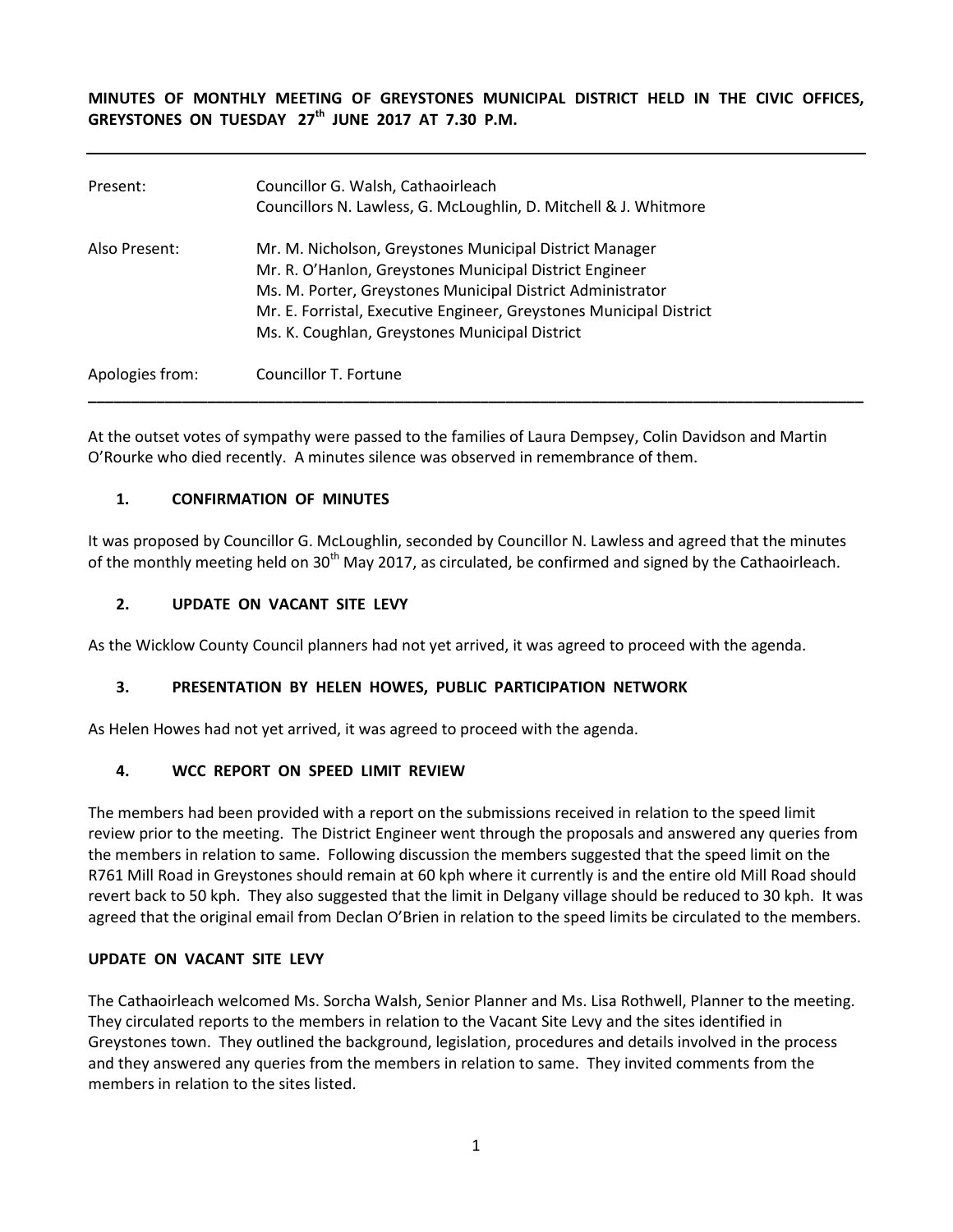In reply to queries from the members, Ms. Walsh stated that phase one of the process would look at vacant sites in Greystones and the other major towns in the county and that phase two would extend to other towns and villages like Kilcoole. They pointed out that Newcastle was not included in the levy scheme.

In relation to the La Touche Hotel site, Ms. Walsh pointed out that no commencement order for the current planning permission had yet been submitted. She pointed out that the owners of the site were permitted to remove fixtures and fittings from the newer section at the rear of the building only, which they had commenced, but that no demolition or other works could be carried out until all the conditions of the planning permission were complied with. She advised that it was a requirement of the planning permission that the exterior of the original building be retained and that a Conservation Management Plan, be submitted in relation to same. She pointed out that the agent for the developer and the site foreman had been informed of this and asked to adhere to good site management in the interim, especially in relation to dust control and starting/finishing times of works etc.

The Cathaoirleach thanked the planners for their very informative presentation.

## **PRESENTATION BY HELEN HOWES, PUBLIC PARTICIPATION NETWORK**

The Cathaoirleach welcomed MS. Helen Howes from the Public Participation Network to the meeting. Ms. Howes circulated an information pack on the PPN to the members and she explained the background and aspirations of the network as well as the benefits of being a member. She answered any questions from the members in relation to same.

Following discussion during which all the members commended Ms. Howes on the work done, and welcomed the initiatives to allow people to be part of the decision making process, the Cathaoirleach thanked Ms. Howes for her presentation and assured her of the support of the Greystones MD members.

## **5. UPDATE ON SOUTH BEACH PLAYGROUND**

The District Manager informed the members that the Part 8 planning process for the new south beach playground would be advertised this week and that the details would be on public display from the 28<sup>th</sup> June to the 11<sup>th</sup> August 2017 with submissions being accepted up to the 25<sup>th</sup> August 2017. He pointed out that the new playground would be bigger than the present one and, when completed, would be the only fully accessible playground in the county. He invited suggestions from the members for the recycling or re-use of the equipment in the current playground.

## **6. UPDATE ON GREYSTONES HARBOUR DEVELOPMENT**

The District Administrator circulated a report received from Wicklow County Council outlining progress with the Greystones harbour development, together with a map showing the temporary re-routing of the entrance to the Cliff Walk while construction works were ongoing.

Following discussion it was agreed that a meeting should be called with all interested parties to finally decide on how to proceed with the allocation of moorings and fishermen's huts. It was also agreed to await a response from the harbour clubs in relation to the issue of people jumping into the harbour from the north pier. All present stressed the dangers of this practice. It was also agreed to write to the Minister in relation to the provision of a new Coast Guard Station in Greystones.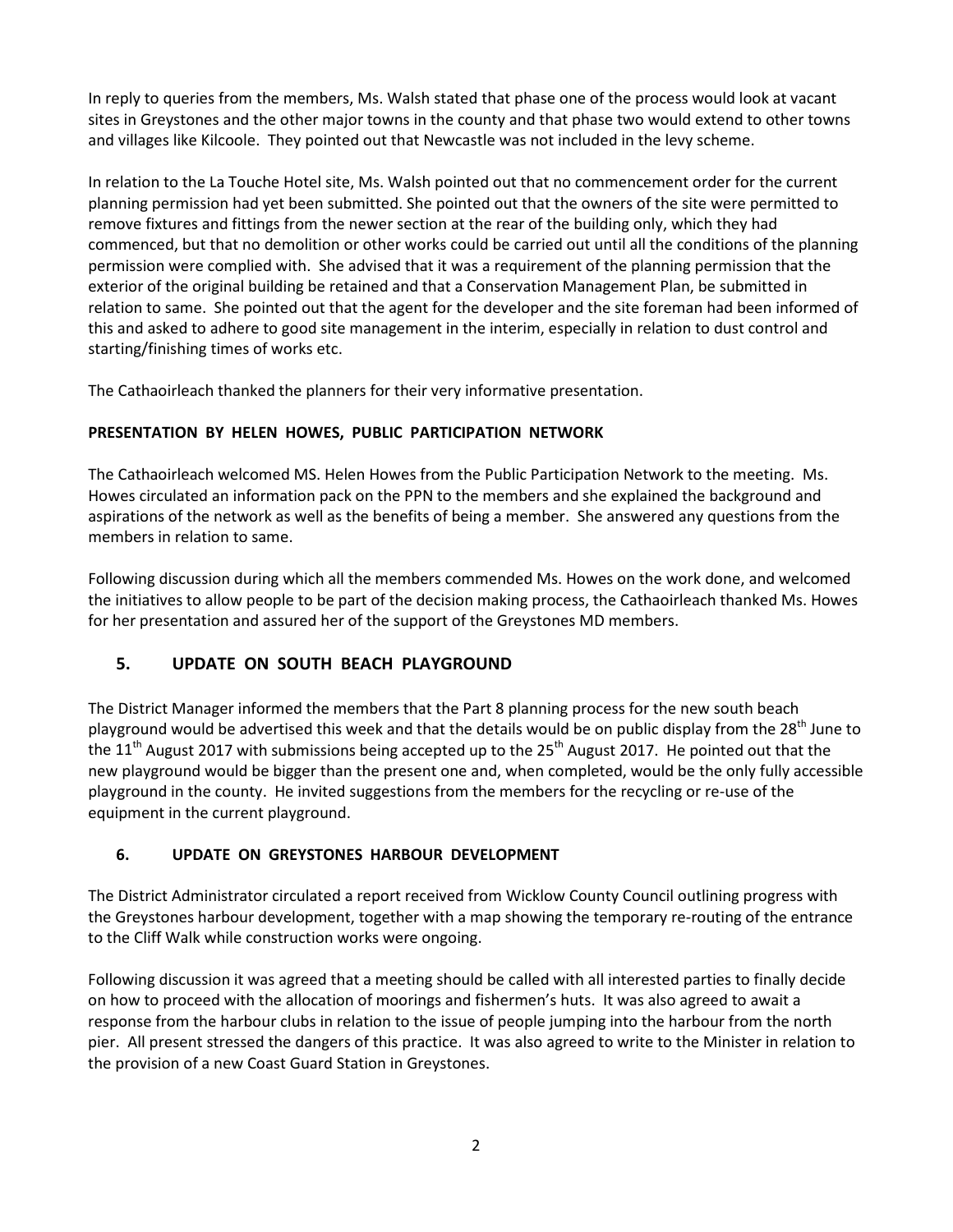In response to a query from the members, the District Engineer pointed out that the proposed improvement works planned for the Cliff Walk would be carried out by the Council's direct labour staff and, while this would probably take a bit longer, the Council would have more control over the works and there would be less impact on the public.

## **7. REPORT FROM GREYSTONES MUNICIPAL DISTRICT ENGINEER**

A report on works carried out and planned in the district was circulated to the members and the District Engineer answered any queries from the members in relation to same.

Following discussion it was agreed that the following issues be referred to Wicklow County Council:

- Widening of footpath at Church Lane/ Church Road, Greystones
- Parking on cycle lanes at Killincarrig
- Roundabouts at Killincarrig
- Zebra crossing outside Centra in Kilcoole
- Potholes/sunken drains at Farrankelly Roundabout on R761 and Sea Road, Kilcoole
- Pedestrian crossing / barrier / safety gate at playground in Kilcoole
- Marking of walkway from Greystones to Sugarloaf
- Provision of bench at Remembrance Garden in Burnaby Park

# **8. LOCAL AUTHORITY ESTATE DEVELOPMENT GRANTS**

A report outlining details of the ten applications received for local authority estate grants was circulated to the members. The report recommended that each of the groups be allocated a grant of €250 and that the balance of the €8,000 fund be divided among the estates, having regard to the number of social houses in each estate.

Following discussion it was agreed to allocate grants as follows when the required information was submitted by each group:

Ard na Mara, Kilcoole €610 Beechcourt Avenue & Corrig Drive, Kilcoole €425 Beechwood Park, Kilcoole €315 Bramble Corner, Kilcoole €250 Druids Brook, Kilcoole €865 Farrankelly Close, Delgany €1,125 Kenmare Heights, Greystones €1,000 Killadreenan Close, Newtownmountkennedy €900 Kindlestown Park/Rivendell Grove, Greystones €2,260 Newcastle Residents Association for Seamount Drive €250

## **9. NOTICES OF MOTION:**

(a) Motion in the names of Councillors G. McLoughlin & D. Mitchell: "That Wicklow County Council provides an update as to what is being done to remove people who have illegally moved caravans into The Rocks as it is over three weeks since they arrived and this site is a protected area. In addition there are serious health and safety issues emanating from this trespass".

As time was running out it was agreed to defer this motion until the July meeting.